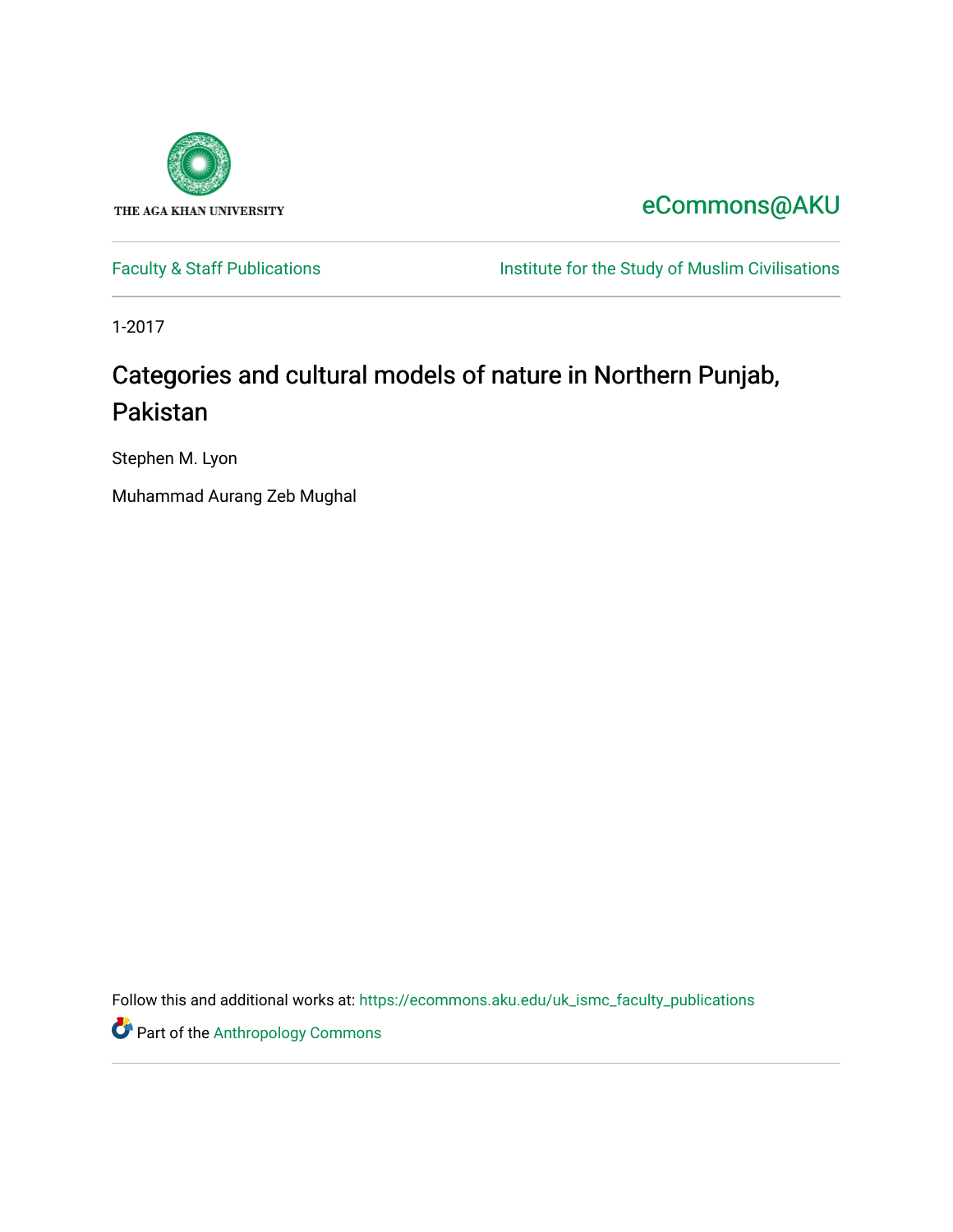

# Durham Research Online

# Deposited in DRO:

15 January 2018

# Version of attached file:

Published Version

#### Peer-review status of attached file:

Peer-reviewed

# Citation for published item:

Lyon, Stephen M. and Mughal, M. A. Z. (2017) 'Categories and cultural models of nature in Northern Punjab, Pakistan.', World cultures eJournal., 22 (2).

# Further information on publisher's website:

<https://escholarship.org/uc/item/77w806mp>

#### Publisher's copyright statement:

Additional information:

#### Use policy

The full-text may be used and/or reproduced, and given to third parties in any format or medium, without prior permission or charge, for personal research or study, educational, or not-for-profit purposes provided that:

- a full bibliographic reference is made to the original source
- a [link](http://dro.dur.ac.uk/23865/) is made to the metadata record in DRO
- the full-text is not changed in any way

The full-text must not be sold in any format or medium without the formal permission of the copyright holders.

Please consult the [full DRO policy](http://dro.dur.ac.uk/policies/usepolicy.pdf) for further details.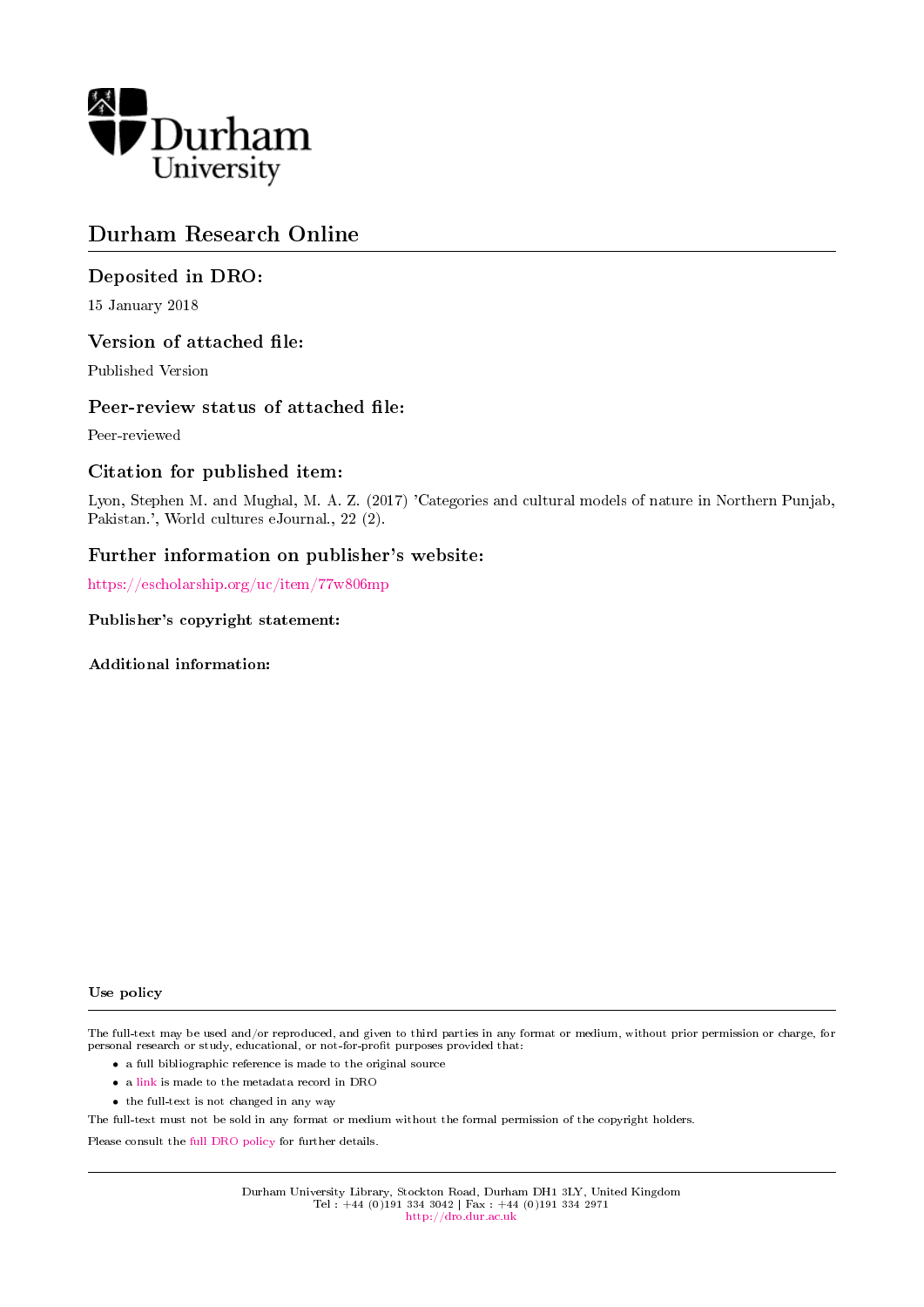# **UC Irvine World Cultures eJournal**

**Title** Categories and Cultural Models of Nature in Northern Punjab, Pakistan

**Permalink** <https://escholarship.org/uc/item/77w806mp>

**Journal** World Cultures eJournal, 22(2)

**Authors** Lyon, Stephen M Mughal, Muhammad Aurang Zeb

**Publication Date** 2017-01-01

Peer reviewed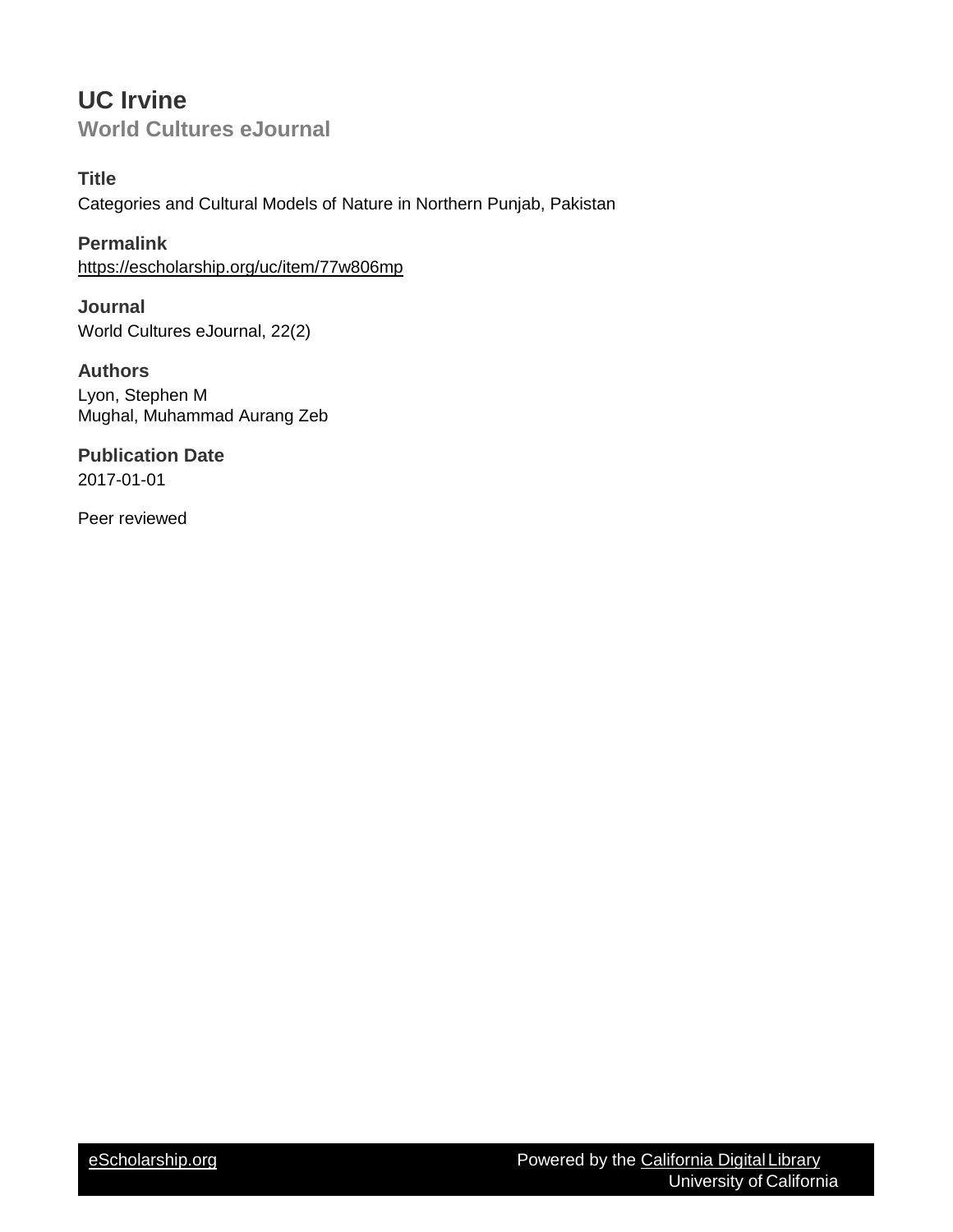#### **CategoriesandCulturalModelsofNatureinNorthernPunjab,Pakistan**

Stephen M. Lyon, Durham University, Great Britain Muhammad Aurang Zeb Mughal, Durham University, Great Britain

#### **Introduction and Theory**

The sub-district of Fateh Jang, in Attock District, is a semi-arid agricultural area with an overwhelming proportion of the population classified as rural (around 78% according to the Paki[s](#page-17-0)tan Bureau of Statistics<sup>1</sup>). There are very few sources of surface water that can be relied on year round, and in the areas that form the specific focus of this working paper there are none. Historically, this has greatly restricted agriculture to those crops which can withstand extended periods without water, namely maize and wheat. Farmers have practiced mixed agriculture with buffaloes, cows, goats and sheep. Farm sizes in the area are not extraordinarily large by Pakistani standards, but the local landowning families have managed to maintain a remarkably coherent control over the peasant families using a variety of political strategies. Most farmers, therefore, do not own much, or even any, of the land that they cultivate.

In the past, the labor was arranged along South Asian sharecropping patterns, where the landowner served as a form of insurance for lean years and collected 50% of the yield at all other times (Lyon, 2004).In addition to collecting a half share of the crop yields, landowners could expect a certain number of days of labour from their sharecroppers and their families who would provide the labour for the lands that the landowners chose to retain under their direct control. Such relationships of service and obligation tied peasant and landowning families not only to one another, but also to service families in the village, such as barbers, story tellers, leather workers, metal smiths and so on. In the late 1990s, this residual jajman, or seyp, relationship was still reasonably widespread and there were few economic opportunities for poor people to secure alternative forms of reliable wage labour, though young men frequently left the region to work for wages for temporary periods. The most reliable mechanism for escaping the relationships of servitude and poverty available to peasant families was military service. From the 1970s, economic opportunities in Arab countries like Dubai, Qatar or Saudi Arabia became an increasingly viable means of escape as well.

Since the 1990s, one of the most visible changes to labor relations that have occurred in this area is the collapse of the traditional service relationships and sharecropping patterns. There are still some old peasant farmers in some form of sharecropping arrangement, but the landowners are increasingly required to pay day wages to the people who their land. They have also increased the use of rent both as renters and rentees. They have become less important as a form of insurance for hard years, though that role is not entirely absent. Dominant ideas about 'good' neighbourly relations impose expectations of charity on households and result in families feeling obliged to help in times of dif\iculty. This is done with some resentment since landowners must now 'bail out' poor farmers in times of hardship, but not reap the rewards of large shares of crops they had no part in producing. They do retain considerable prestige in the area, though the more overt forms of deference visible in the late 1990s are largely absent.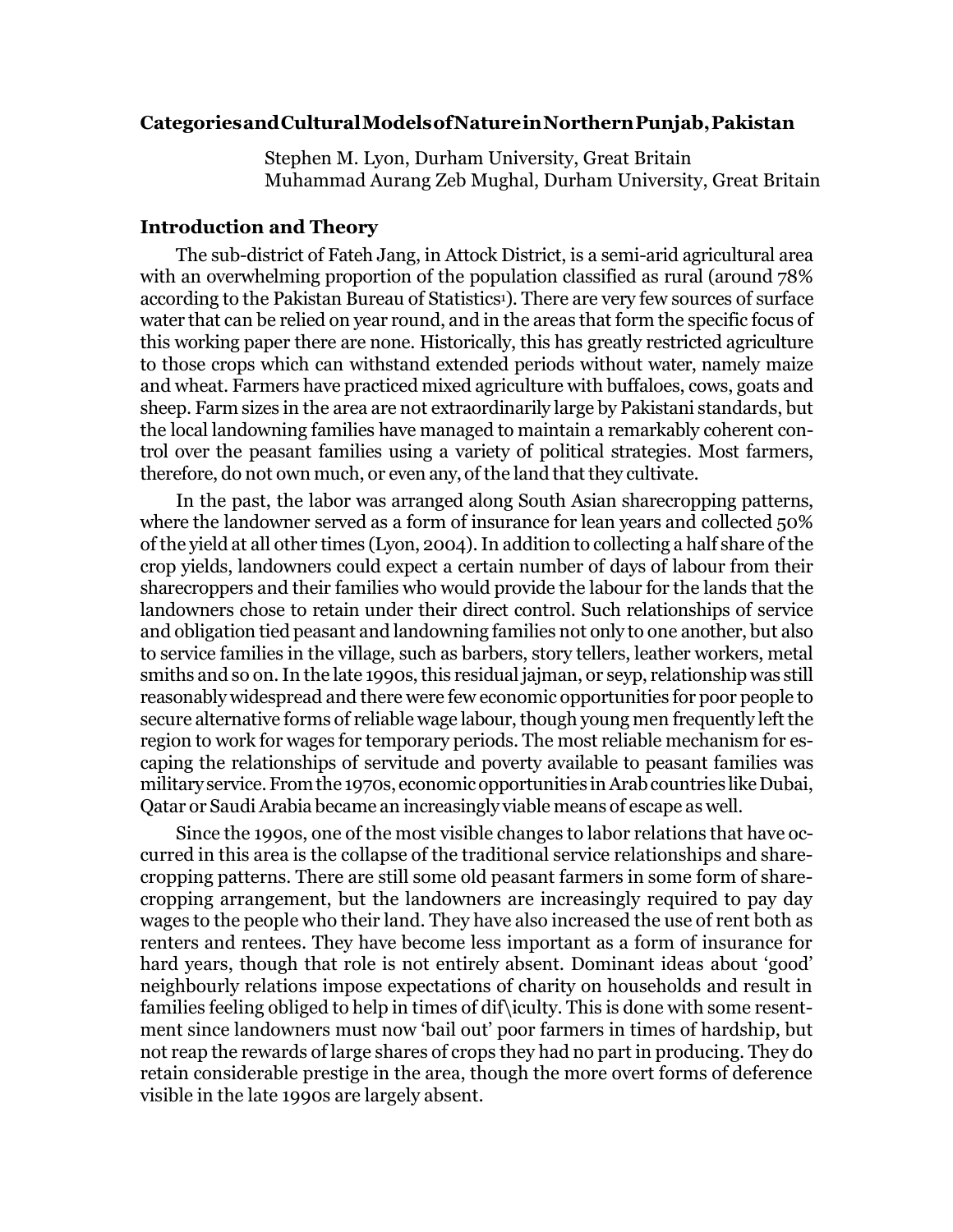# **Surface Water and Rain.**

It is something of a truism to say that reliable sources of water are critical for the development of many types of agriculture, but nowhere does this become more clear and pressing than when there is a complete absence of any year round surface water. Large parts of Pakistan lack rivers or streams which provide reliable water throughout the year. Some places which historically had such surface water have now found these less reliable because of the development of major hydro damming projectswhich have changed the \lows downstream.In theFatehJang subdistrictin Attock, there has never been reliable surface water. They relied on rains for agriculture as well as drinking water for themselves and their animals. In the past, people say that the rains used to come more predictably and in greater quantities, but they have always been susceptible to short term droughts and unpredictability.

# **Local Rhetoric of Nature.**

Identifying a simple noun which encapsulates local cultural models of nature is potentially problematic in any society. Clearly, the term nature, in English, has a variety of meanings which shift depending on the context and have demonstrably shifted over time. In rural Punjab, the Urdu word for nature, *kudrut*, is understood but does not mean much.In other words, people seem to understand the word, but give it little to no thought on its own. This is, nevertheless, the term for nature that is most widely understood and recognized locally.It is very much something that acts upon people. Locally, people render this noun into what would ordinarily be the adjectival form with an ending '*i*', but this does not mean that the word has been rendered into an adjective. One of the remarkable characteristics of the way people speak in Punjab, and particularly in the rural areas, is the playfulness with which they twist and modify words. The use of nonsense rhyming words is widespread and people happily modify standard words to suit their sense of aesthetics at the moment. Lyon once had a Bollywood[2](#page-17-1) \ilm called *Zakhm* (wound), on DVD. He told people the name of this \ilm and they systematically referred to it as *Zakhmi.* When he showed the literate men the title on the DVD to prove that in Urdu there was no ending '*i*' on the word, they shrugged and said that was probably correct, but *zakhmi* sounded better.

*Kudruti* includes trees, land, animals, rain and so on, butitis not a passive thing around someone. It is an active thing that impacts on people and has a personality. People have *kudruti* as well. So when we ask for *kudruti*, we must narrow it down a bit to the *kudruti* of the 'atmosphere' (*mahole ka kudruti* or *kudruti mahole*) or a speci\ic person's *kudruti* or a category of person's *kudruti*. This may suggest a more holistic concept of nature which integrates all of the animals, plants, weather and people into a single system which is impacted by larger supernatural force—which in this case is clearly God, or Allah.

# **Methods**

We carried out a number of tasks to elicit a range of information about nature. This included:

▪ Semi-structured interviews about the environment change over time;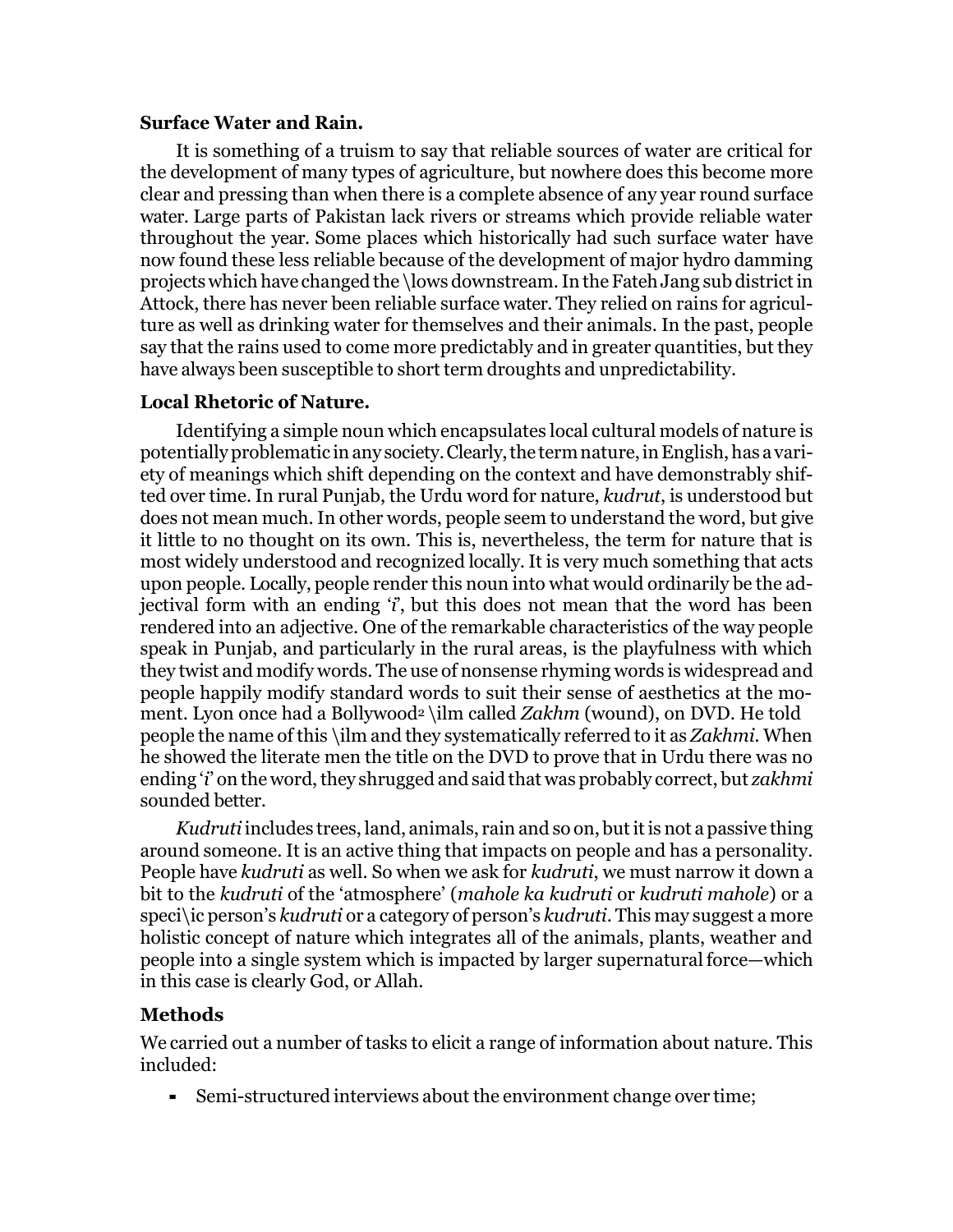- Free listing task on several categories of 'natural' things:
- $\text{ }$  soil (n=35)
- $\blacksquare$  animals (n=15)
- $\text{+}$  trees (n=7)
- $\blacksquare$  plants (n=8)
- $\blacksquare$  weather  $(n=11)$ :
- The animals-in-a-row task  $(n=10)$ .

The gender ratio of our participants was heavily skewed towards men in all tasks. We were not granted direct access to any women for these tasks. Although Lyon has worked in the same village for more than 17 years, and is therefore given considerable freedom to enter the private areas of the households, normally reserved for related men (*meharam*), it would be inappropriate for him to seek an extended interview with all but a select number of women. Indeed, even when he has had the opportunity to carry out extended interviews with very old village women, he has subsequently been asked to refrain from publishing anything from these interviews.It canbedif\icultfor foreigners,especiallyEuropeanandNorthAmericans, to appreciate the delicacies of gender expectations in rural Punjab. Families and households are judged on the behavior of the individual members, and particularly on the reputations that develop around them. One of the many constraints on the breadth and quality of these data is, therefore, the absence of women. This is not surprising and Lyon has previously reported on the notable segregation of genders in this village (Lyon, 2005; Lyon, 2004). Despite Lyon's unsatisfying previous attempts at addressing this absence by employing a female social scientist, we hope to address this issue in futureresearch.

# **Semi-Structured Interviews.**

These data remain only preliminarily coded and analysed, however, a number of striking points are worth mentioning here. Firstly, there is a clear consensus among farmers of all ages, that the climate has changed. Weather patterns are more erratic and rain, in particular, is less predictable. The village has endured periods of sustained drought as well as inundations of rain, both of which can result in catastrophic crop failure for small farmers. The largest landowners are able to survive in part through substantial investment in tubewell irrigation and by selling parcels of land in poor years. Land in the area around the village has risen in market value substantially in the past decade. With the introduction of a modern motorway in the early part of this century, residential 'societies' have begun to spread from nearbyurban centres, including the capital, Islamabad, which is roughly 50 kilometres away. Travelling to Islamabad in the late 1990s took roughly 1.5-2 hours. On the motorway today, the same trip takes about 45 minutes. Since much of the land in the area is considered *banjr*, or uncultivatable, landowners have reluctantly agreed to sell land they cannot afford to transform in order to either invest in other areas (such as orchards) or purchase modern technologies, cars, or build new homes and guest houses.

When queried about possible causes of climate change, illiterate and semi-literate farmers expressed a human cause, but not one that is entirely compatible with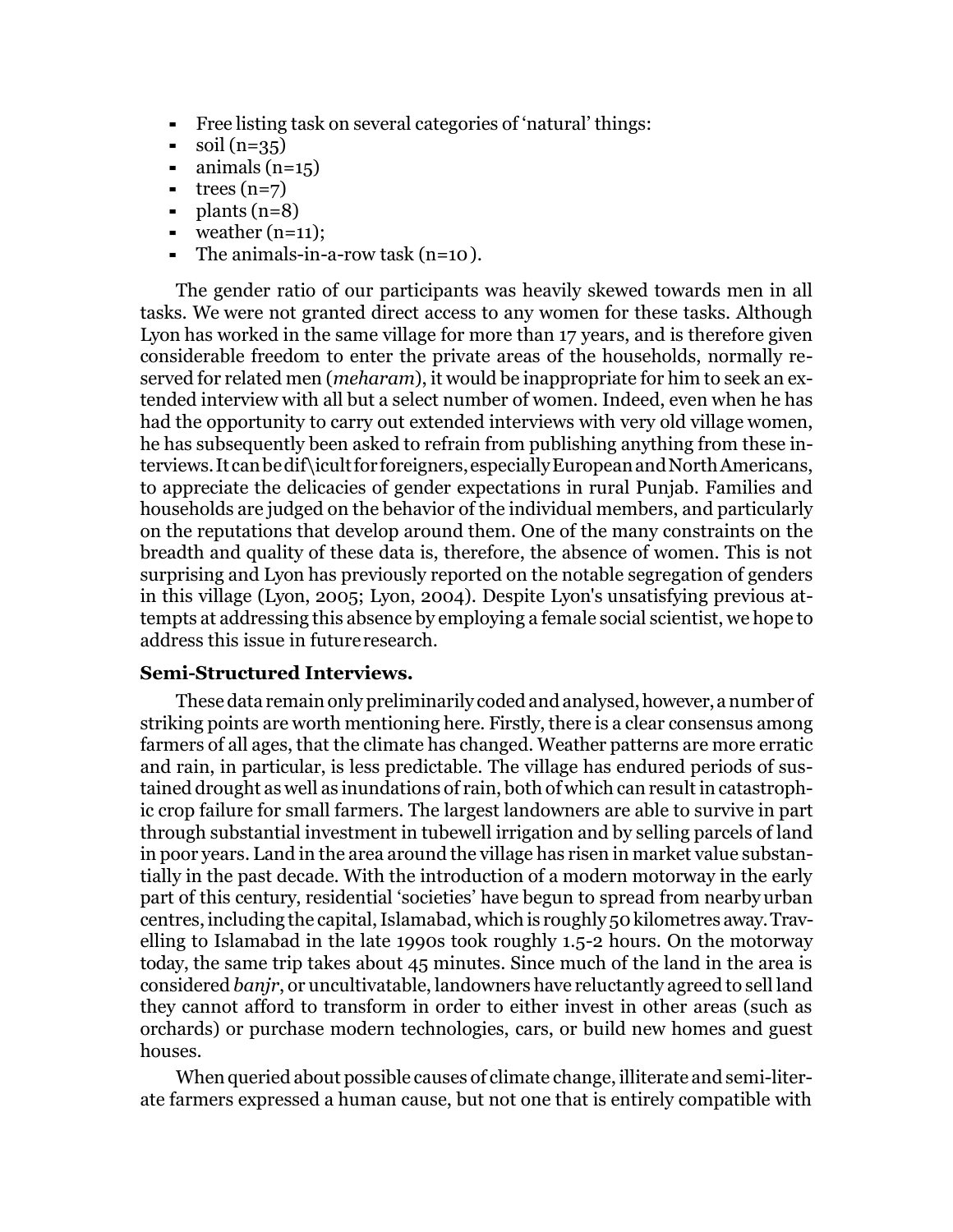contemporary scienti\ic models of climate change. The recurring theme revolved around Allah's wrath triggered by immoral human behavior. This was expressed in various ways. One man pointed at his chest and said Islamabadi women were showing too much of 'this' (cleavage). Another quietly suggested it was a consequence of rich Pakistanis drinking too muchalcohol.

Lyon took a local farmer with him to Islamabad for company while he met with urban based business men on unrelated matters. The business men spent the evening drinking and watching modern Bollywood music videos with very scantilyclad women dancing extremely suggestively. There was one video in which a women poured champagne from the bottle over herself in a scene that can only be described as proxy-porn. In the morning, after some of the business men had gone home and others were still sleeping off their hangovers, Lyon discussed the previous evening with the local farmer. The farmer was shocked at the previous night's display and said that this was why Allah was angry and it was why the Taliban could never be defeated. Good Muslims, he said, were appalled by this scandalous Indian culture/ behavior, and so it was understandable that some would turn to groups like the Taliban to try and maintain the moral standards that Allah wanted for humanity. He is not a man who condones or supports violent political action, however, he was deeply disturbed by both the videos and the behaviors of the wealthy Pakistani business men.

The single greatest change in the region in the past three decades has been the increase in irrigation. The \irst tubewell was sunk in the village owned lands in 1981. That was on the site of the \irst citrus orchard which was developed roughly a decade later. There has been little, if any, coordination in irrigation practices among those landowners with the resources to develop tubewell irrigation. Consequently, the water is poorly distributed and the burden of investment is dif\icult to organise in ways that might generate economies of scale. The persistent land disputes have hampered village wide irrigation cooperation and these show no sign of diminishing, as the total amount of land available for agriculture is reduced and landowners sell off parcels of land to housing developers.

The drive towards greater and more reliable irrigation has led to the adoption of non-native crops to the region. This has had some negative consequences on farm employment. Landowners report a lack of con\idence in local Punjabi farmers' ability to carry out non-*desi* (indigenous/local) farming practices. Some landowners have consequently employed migrant Pukhtun/Pathan laborers. Pukhtuns have a long tradition of migration and therefore are presumed to be more versatile in their ability to learn new farming techniques. Partly to address the perception that local farmers adapt poorly to new crops, government extension workers from the National Agriculture Research Centre have provided training for local farmers when landowners have agreed to participate in experimental trials of new crops (notably growing True Potato Seed andCanola).

There continue to be a large number of local Punjabis employed in farming despite a desire to employ Pukhtuns. In addition, the rise in political instability has also led to a growing reluctance to have too many Pukhtuns living around the village. For the most part, Pukhtuns are not invited to live in the village itself but areprovided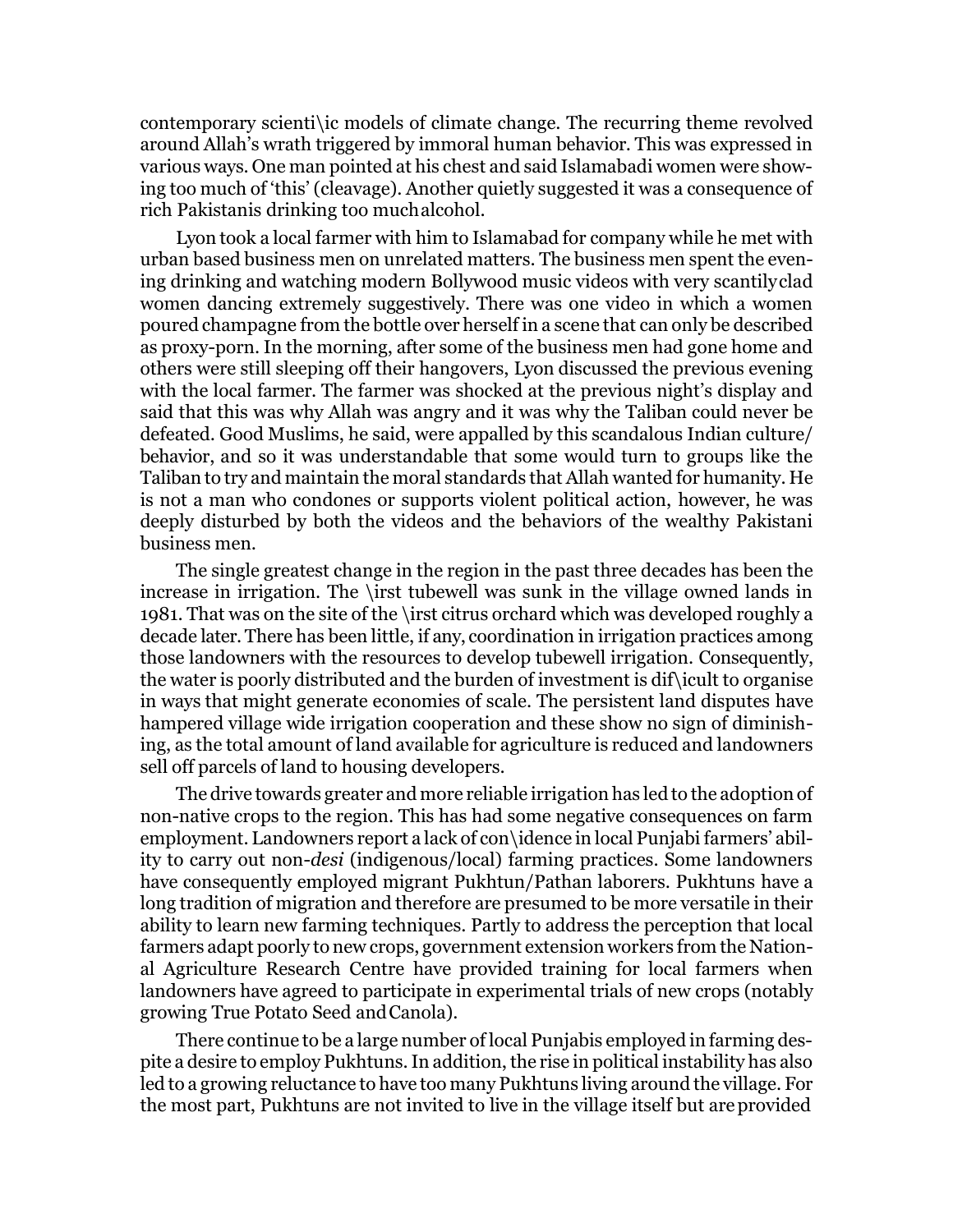housing that is several kilometres outside the village where they can watch over and protect the \ields for which they are responsible. Pukhtuns who are in the area for purely seasonal labor seem to stay with the Pukhtuns living outside the village. There are a surprising number of them around and in addition to working as farm laborers, they are occasionally called on to act as hired guards to intimidate rivals. While relations between Punjabis and Pukhtuns is courteous and cooperative when dealing with farm matters, this has caused considerable discontent among local farmers. Punjabis worry about what they say is an increase in kidnappings for ransom and in particular, worried for Lyon's safety. While in the late 1990s, Lyon was afforded more or less total freedom to interact with any man in the region, since 2007, local people have expressed a great deal of unhappiness about him interacting with Pukhtuns outside of theirpresence.

While we have no verisiable data on the number of kidnappings for ransom in the area, these are reported to have increased dramatically. Lyon has met with family members and victims of those involved. The sums of money demanded are well researched and correspond with the amounts that a family can generate within about two weeks. The victims report being reasonably well treated in standards which are clearly tied to their socioeconomic status (i.e. wealthy kidnapping victims say they are locked into comfortable bedrooms with televisions and newspapers; poor victims may be kept in disused animal stables). Despite the reports of reasonable treatment, all victims are aware that the consequence of not paying is serious and typically means death.

The frequency of reported problems, political, climatic, economic and others, re\lects a growing sense of frustration and dissatisfaction among farmers. Throughout all conversations, most farmers repeatedly muttered praise or gratitude for Allah when discussing dif\icult times (*Mashallah, Allah ka shukr, Allah hum de leyla* etc.). In one interview about the nature of Allah's creation, one literate farmer explained the relationship between different types of creatures. *Insahniyat* (humanity) was Allah's greatest creation and all other creations were there to serve *insahn* (man/human). This concept was echoed in other interviews, though not articulated as elaborately or coherently. We will explore this model of nature further in the future when all interviews have been comprehensively transcribed, translated and coded.

#### **Free Listing Results.**

The free listing exercise proved very useful, despite the challenges of carrying out such an exercise among a largely illiterate or semi-literate population. We could not give participants a sheet of paper and pen and ask them to list all terms associated with an idea.Instead, we asked them to verbally tell us types of land, or types of trees. They were clearly able to provide lists, but typically wanted to provide a context for each term. So when we asked about land types, the participants often provided us with examples of where we might \ind the speci\ic land or soil type. They used terms like, *lepara*, and told us which speci\ic \ields that we had seen were examples of that soil type. While somewhat frustrating at \irst, this proved an invaluable source of information that was far richer than the simple lists of terms we sought.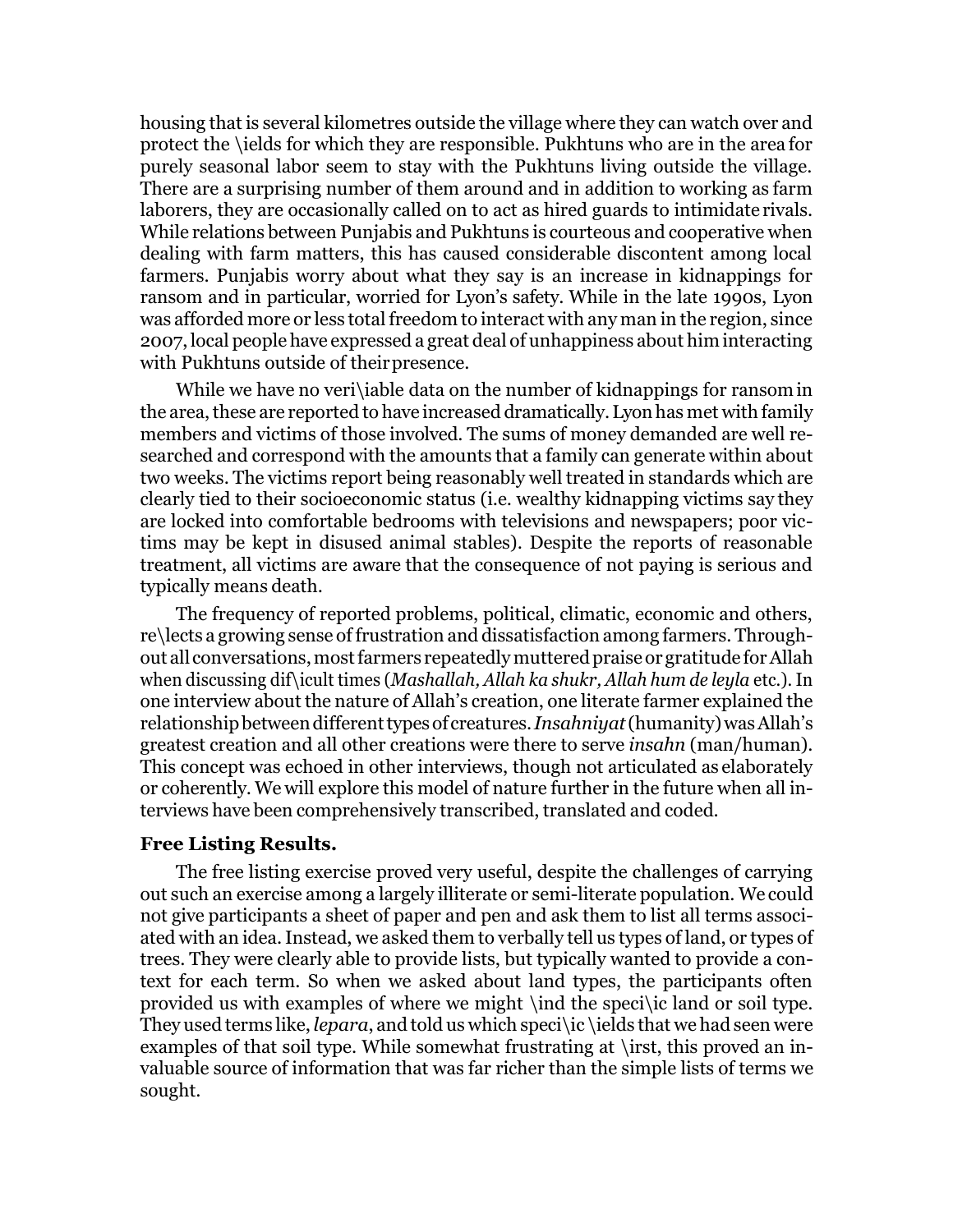We carried out free lists on land types with 35 men. All of the men were born in the region and have lived most of their lives in and around the village, though many have spent various periods of time as wage laborers outside of the village. Determining ages is imprecise at best, but we estimate that the ages ranged from late teens to mid 80s. Participants included men who own land as well as those who work exclusively on the land of others. There were two landlords (*zamindar*) included in the sample as well since they are not absentee landlords and work regularly with the peasant farmers. So while they do not tend to carry out actual manual labor,they are intimately involved in all the tasks performed and spend much of their time advising and overseeing their farmlaborers.

# **Soil and Land Types.**

Since the late 1990s, Lyon has been collecting data from experts on soil types. These experts include farmers who are said to be knowledgeable, soil scientists from the Pakistan Agricultural Research Centre and the published literature on rainfed agriculture in Punjab. The lists have varied a bit, but have included the following terms:

- *Retlee* sandy land
- ▪*Patrelee* stony land
- *Hulky zehree* white land (also called *kamzour*)
- *Ruhkr* uncultivated, unbalancedland
- *Ruhtee* red land
- *Sufaid–* white land
- *Surukh–* red land inUrdu

This is not, however, a comprehensive list, because a specialized vocabulary for cultivated land also is used that includes words like:

- ▪*Mera* powerful land (people describe this as *achi*(Urdu) or *changi* (Punjabi), both terms for good.
- ▪*Luss* near the village where the land gets animal fertilizers
- *Lepara cheri* this is said to be the best land
- *Hulky mera*  weakland
- ▪*Banjr*  forest, uncultivated

In practice, soil experts working in rain fed areas of northern Punjab, havereduced these land types down to two salient categories: *lepara* and *mera* (Byerlee, Sheikh, and Azeem, 1992). This re\lects, in part, the focus of experts on soil thatis most likely to produce high agricultural yields.

In Table 1, all terms listed by two or more farmers have been included. It would appear that agricultural experts and local farmers are employing different categorical criteria for classifying land. Although they are both driven by concerns with fertility,localfarmers employ color terms todistinguishhighly fertile soil(*kaali=*black) fromless fertilesoil(*chitti*=whiteand*retlee*=red).Farmersknowagreatmany terms for soil and employ numerous synonyms, including some very playful ones that combine nonsense rhyming words on the end of the soil type (for example *chittishitti*). The use of nonsensical rhyming words beginning with *sh* is very common in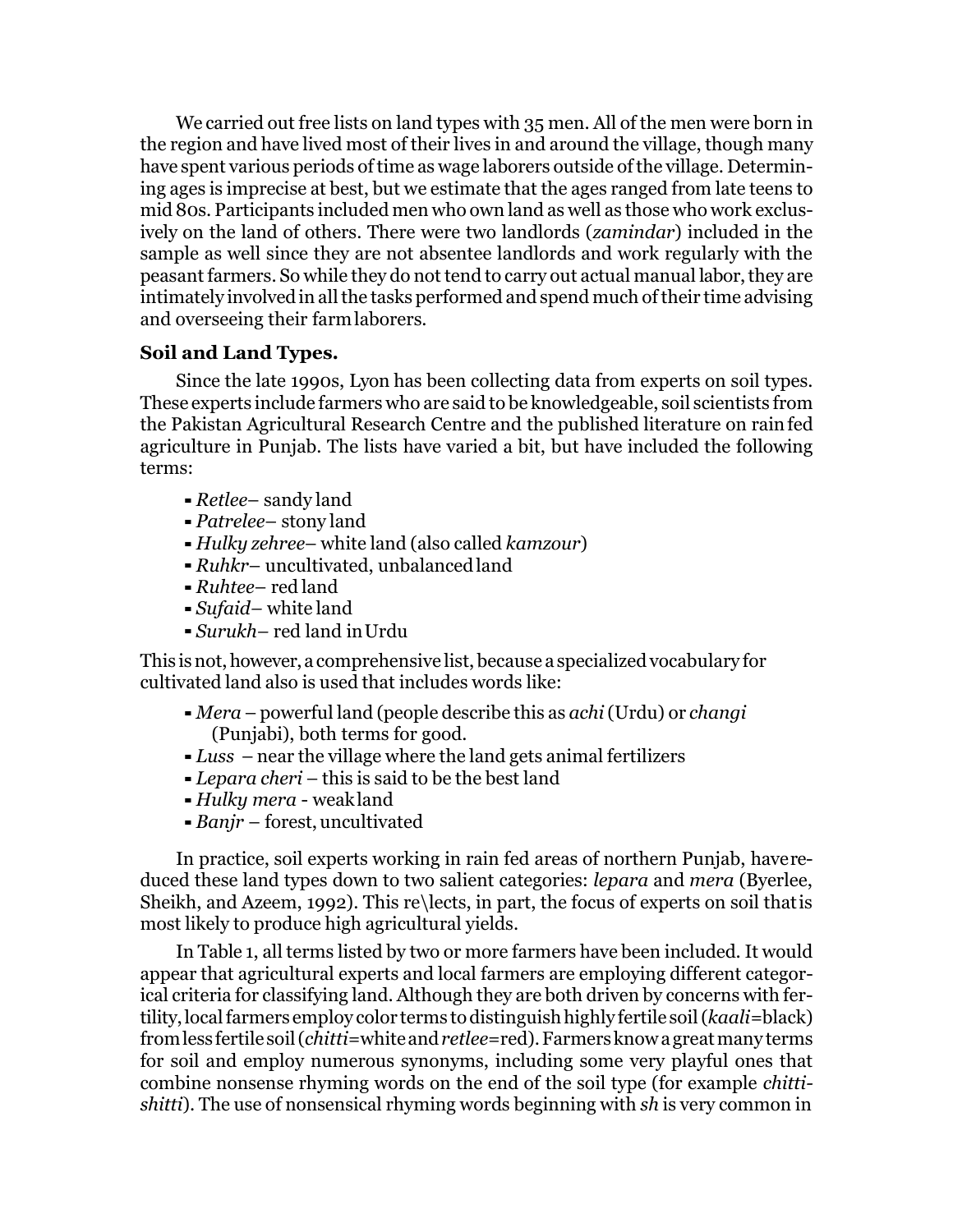this part of Punjab and the principle is found across a number of South Asian languages[3](#page-17-2).

After the three most common color terms for soil (*kaali, chitti* and *retlee*),the terms drop considerably in frequency and salience. The remaining terms describe a range of physical properties of the soil, such as rocky (*petrelee*) or hard (*sakhat*). Many of the soil types provided do not exist in the local region, but farmers are aware of neighbouring areas where these can be found.

# **Animals**

We asked 15 male farmers to list animals that were present in the local area. Some men included camel (*oont*), which do not live anywhere in the village or in immediately neighbouring villages, but pass through the area periodically and exist

| <b>Item</b>          | Frequency (%) | <b>Average Rank</b> | <b>Salience</b> |
|----------------------|---------------|---------------------|-----------------|
| chitti (white)       | 80.0          | 3.25                | 0.439           |
| kaali (black)        | 77.1          | 2.78                | 0.515           |
| retlee (red)         | 60.0          | 3.57                | 0.357           |
| banjr (uncultivated) | 17.1          | 6.50                | 0.069           |
| patrelee (stony)     | 14.3          | 3.00                | 0.104           |
| sakhat (hard)        | 11.4          | 1.75                | 0.097           |
| kallar               | 8.6           | 3.67                | 0.055           |
| naram                | 8.6           | 2.33                | 0.059           |
| khushak              | 8.6           | 1.33                | 0.071           |
| surukh               | 8.6           | 6.33                | 0.034           |
| sem                  | 8.6           | 6.00                | 0.022           |
| ruhkr                | 8.6           | 5.33                | 0.046           |
| seekra               | 8.6           | 6.33                | 0.015           |
| tibbay               | 8.6           | 4.67                | 0.029           |
| zarkhez              | 8.6           | 2.00                | 0.066           |
| baraani              | 8.6           | 2.33                | 0.063           |
| mera                 | 5.7           | 8.00                | 0.024           |
| matt                 | 5.7           | 1.50                | 0.054           |
| luss                 | 5.7           | 9.00                | 0.019           |
| pathar               | 5.7           | 5.50                | 0.021           |
| ghulabee             | 5.7           | 4.00                | 0.026           |
| changi               | 5.7           | 2.00                | 0.046           |
| hulky-zehree         | 5.7           | 3.00                | 0.048           |
| kassi                | 5.7           | 6.00                | 0.021           |
| kanjur               | 5.7           | 5.00                | 0.025           |
| lepara-cheri         | 5.7           | 10.00               | 0.014           |
| hulky-mera           | 5.7           | 11.00               | 0.010           |

# **Table 1: Soil Types (All Terms Listed 2 or More Times)**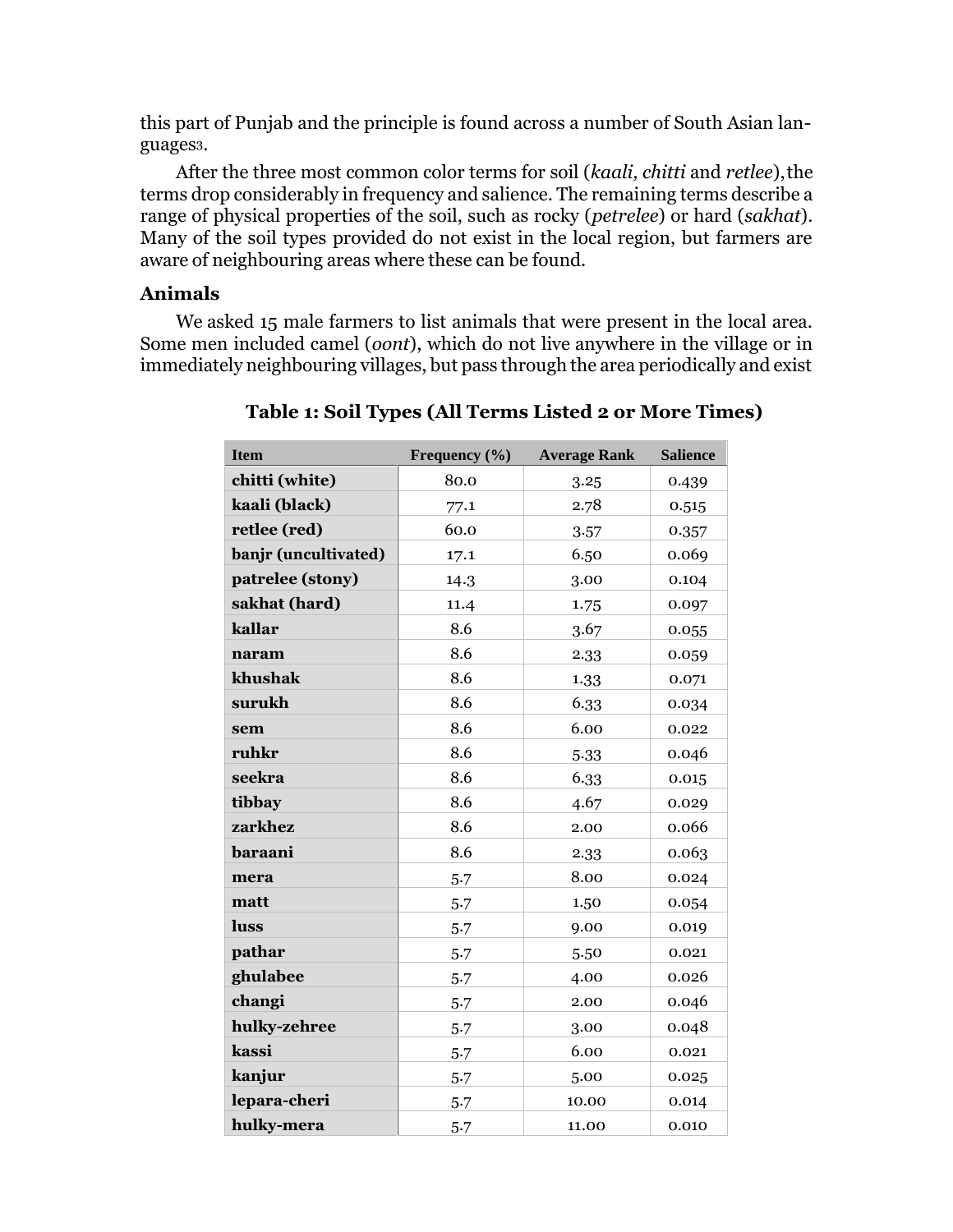in villages within 20 minutes' drive. One person listed camel as camel-horse (*oont*gora), suggesting that while known, camels arenot particularly important categorically in the local contexts.

The top three animals listed are, unsurprisingly, the most ubiquitous animals present in the area: buffaloes, cows and goats. Each was present in 93.3% of the lists and came early in most peoples lists. Very few of the animals listed were not domesticated farm animals, though some pests were included (for example *kundeywala* a type of insect and *seyr,* wild boar). There were birds included, though in no case did any farmer begin his list with a type of bird. Animals of prey (quail, partridge, rabbit) and burden (donkey, horse, bull/ox) were included. Sheep and cows were listed by sex (*doomba=*ram, *bheyr=*ewe, *gai=*cow, *dand=*bull or ox). Animals that do not have different root terms for sex difference were not listed separately (e.g. horse=*gora,* mare=*gori*).There were no terms for animals which had been castrated, which is not surprising since this is not a common practice in the village. They do not keep male animals in large numbers and those that are present (like rams) are used for reproduction before being slaughtered for meat.

#### **Trees**

We free listed trees with fewer farmers because most farmers claimed to draw a blank on trees. While we could successfully encourage them to name trees by prompting them with some suggestions, we discarded all free lists that included terms that we had suggested. Consequently these terms were generated from only 7 farmers. Despite this low number, there were 59 tree terms listed, so those farmers who did know trees, tended to know rather a lot of them. There were far fewer terms listed two or more times, however, suggesting that there is not as much shared knowledge of trees as either animals or soil types.

Perhaps the mostinteresting thing aboutthis listis the frequency of *malta*.This is an imported variety of citrus tree which has become extremely important in wealthier farmers attempts to generate more income from cash crops. Only very wealthy farmers can afford to introduce any type of orchard because the initial investment is very high and the subsequent demands for irrigation are ongoing, both in terms of energy (either electricity or diesel to power the pumps at the tubewells), and maintenance. The \irst orchards in the area were citrus trees. These were introduced beginning in the early 1990s and there was one well established orchard when Lyon \irst arrived in the village in 1998. At that time, two other farmers were investing in citrus orchards outside of the village. In the past 10 years, wealthy farmers have invested heavily in more diverse varieties of orchard (primarily peaches and grapes). Although *malta* is the most frequently cited tree, it had a lower average rank than all but two of the eight most frequently cited terms. This may suggest that while it is a well known tree, it is not particularly important for peasant farmers.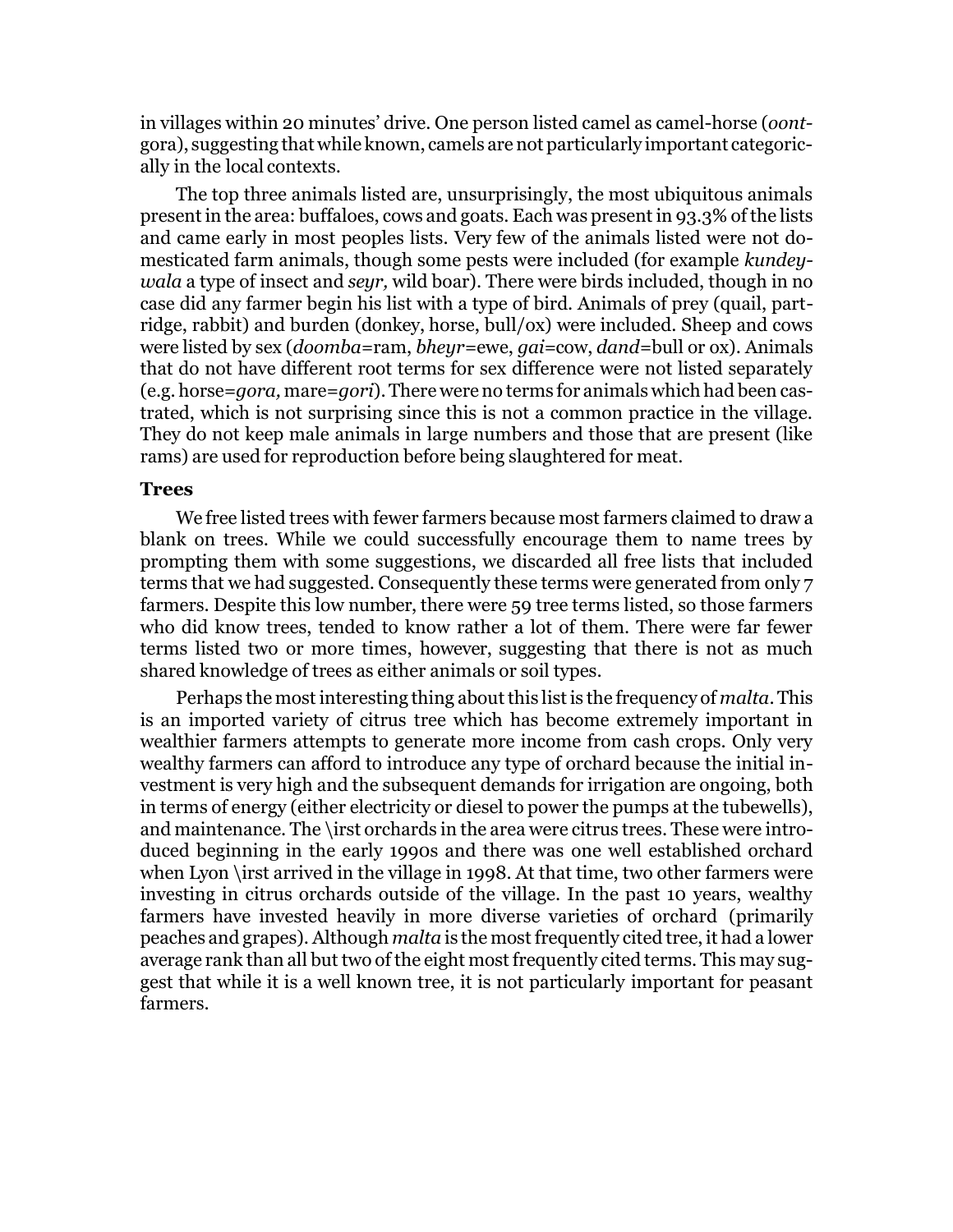| <b>Item</b>      | Frequency (%) | <b>Average Rank</b> | Salience |
|------------------|---------------|---------------------|----------|
| beins (buffalo)  | 93.3          | 2.00                | 0.874    |
| bakri (goat)     | 93.3          | 3.29                | 0.778    |
| gai (cow)        | 93.3          | 3.07                | 0.782    |
| kutta (dog)      | 73.3          | 7.73                | 0.357    |
| gudda (donkey)   | 66.7          | 6.10                | 0.391    |
| billi (cat)      | 60.0          | 7.89                | 0.263    |
| chiri (sparrow)  | 60.0          | 11.56               | 0.204    |
| kava (crow)      | 53.3          | 11.00               | 0.177    |
| doomba (ram)     | 53.3          | 5.75                | 0.381    |
| bheyr (ewe)      | 53.3          | 4.50                | 0.386    |
| gora (horse)     | 40.0          | 6.00                | 0.244    |
| seyr (boar)      | 40.0          | 9.33                | 0.184    |
| teetr (partridge | 40.0          | 15.00               | 0.063    |
| battaira (quail) | 40.0          | 14.50               | 0.072    |
| saor             | 33.3          | 9.60                | 0.144    |
| kongi            | 33.3          | 11.00               | 0.107    |
| lumbr            | 33.3          | 11.00               | 0.105    |
| loali            | 33.3          | 9.80                | 0.133    |
| pagyar           | 26.7          | 8.50                | 0.138    |
| dand             | 26.7          | 7.25                | 0.162    |
| bad              | 26.7          | 9.50                | 0.121    |
| sanp             | 26.7          | 12.00               | 0.065    |
| chani            | 26.7          | 13.00               | 0.046    |
| lama             | 20.0          | 14.33               | 0.055    |
| oont             | 20.0          | 7.00                | 0.119    |
| gargo            | 20.0          | 13.67               | 0.028    |
| chitti_kiri      | 20.0          | 17.00               | 0.023    |
| kunde_wale       | 20.0          | 8.33                | 0.103    |
| khargosht        | 20.0          | 8.00                | 0.109    |
| prindi           | 13.3          | 10.50               | 0.064    |
| seya             | 13.3          | 12.00               | 0.036    |
| bada             | 13.3          | 3.00                | 0.117    |
| gidr             | 13.3          | 7.00                | 0.080    |
| babl             | 13.3          | 2.00                | 0.117    |

**Table 2: Animals (All Terms Listed 2 or More Times)**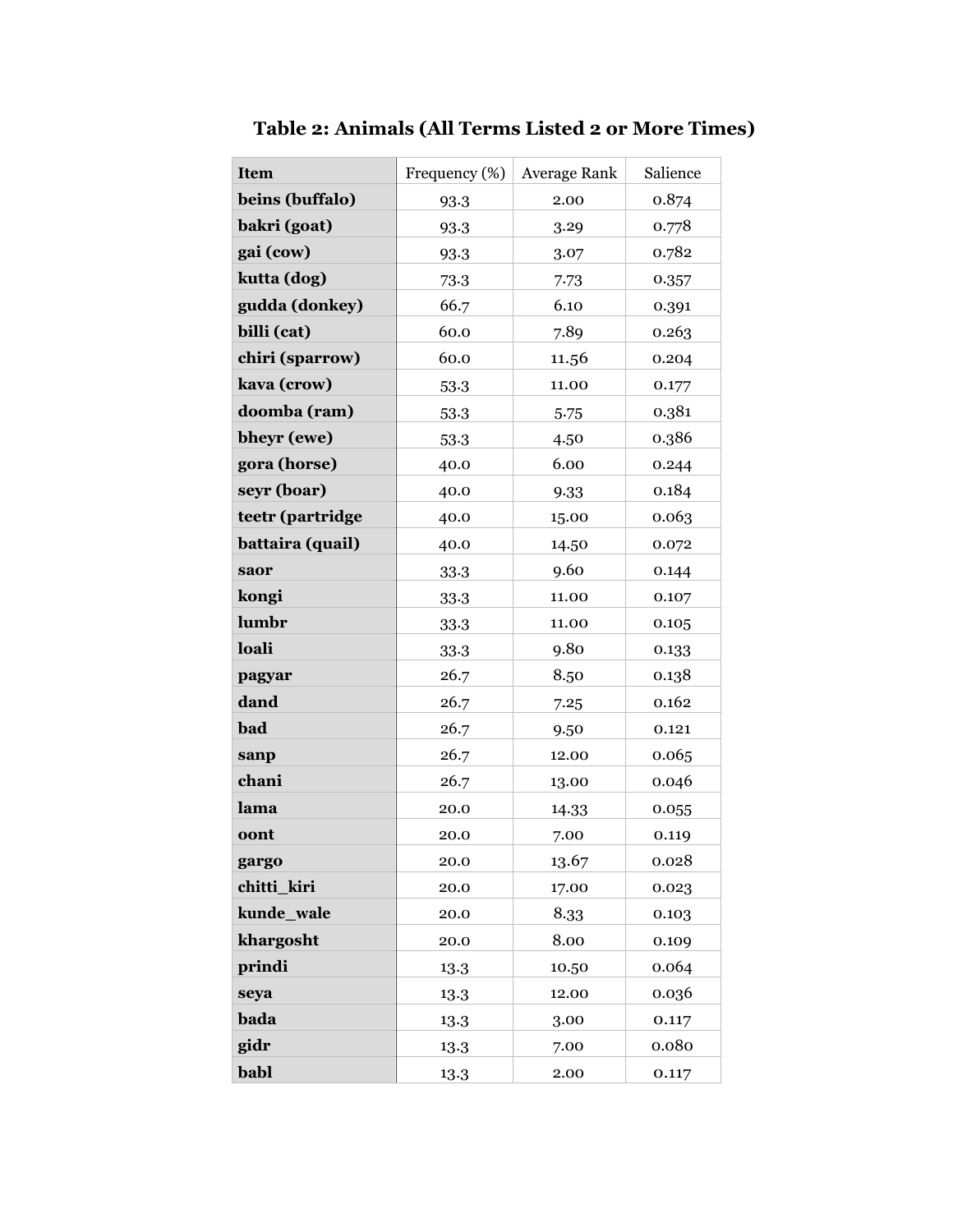| <b>Item</b>                  | <b>Frequency</b><br>(%) | <b>Average Rank</b> | <b>Salience</b> |  |
|------------------------------|-------------------------|---------------------|-----------------|--|
| malta (Malta orange<br>tree) | 71.4                    | 6.60                | 0.375           |  |
| kikr                         | 57.1                    | 2.75                | 0.494           |  |
| kava                         | 57.1                    | 4.50                | 0.364           |  |
| pilai                        | 42.9                    | 5.67                | 0.298           |  |
| kander                       | 28.6                    | 14.00               | 0.040           |  |
| kikri                        | 28.6                    | 3.50                | 0.222           |  |
| aru                          | 28.6                    | 8.00                | 0.152           |  |
| tali                         | 28.6                    | 6.00                | 0.163           |  |

**Table 3: Trees (All Terms Listed 2 or More Times)**

# **Plants.**

Weinitially attemptedto collect plantlists by sub-category.Thiswas reasonably successful with trees, but did not generate particularly good results when we distinguished between cultivated crops and wild plants. The distinction is clearly there, but in a free listing context, farmers seemed unable to remember plants by such categories. By the time we asked farmers to generate these lists, they had already done a number of free lists on other categories of nature, so it may have been task fatigue. To their credit, they tried to carry out every task to the best of their ability, but none of the men that we asked to do this task attended school. We suspect that asking illiterate farmers to do repeated tasks which feel like academic tests or exams, may be more distracting than anticipated. It is perhaps necessary to ask a single individual to do only one or two free listing tasks in one sitting.

In the end, we wound up with usable free lists on plants from 8 men. The most frequently cited terms (*maki*=maize and *jondra*=a fodder plant) did not have the highest average ranking. Wheat(*gundum*), although only mentioned by 4 out of the 8 men, had the highest average rank of all the terms. There were more than 60 terms listed in total and many of these were particular varieties of speci\ic plants. In particular, several people each listed more than one type of lentil, though interestingly, only two varieties of lentil were mentioned by two or more farmers (*mangni* and *masoor*). Grains and fodder appear to be the most important plants listed, though potato also appeared in 50% of the lists (see Table 4 for the complete list of all terms mentioned by two or morefarmers).

Unfortunately, the usable number of lists from this exercise is very low. This probably means that there are few,if any,inferences possible about priorities, distribution or organisation of plant knowledge among this population of Punjabi farmers. This may be something that can be dealt with more adequately at a future time.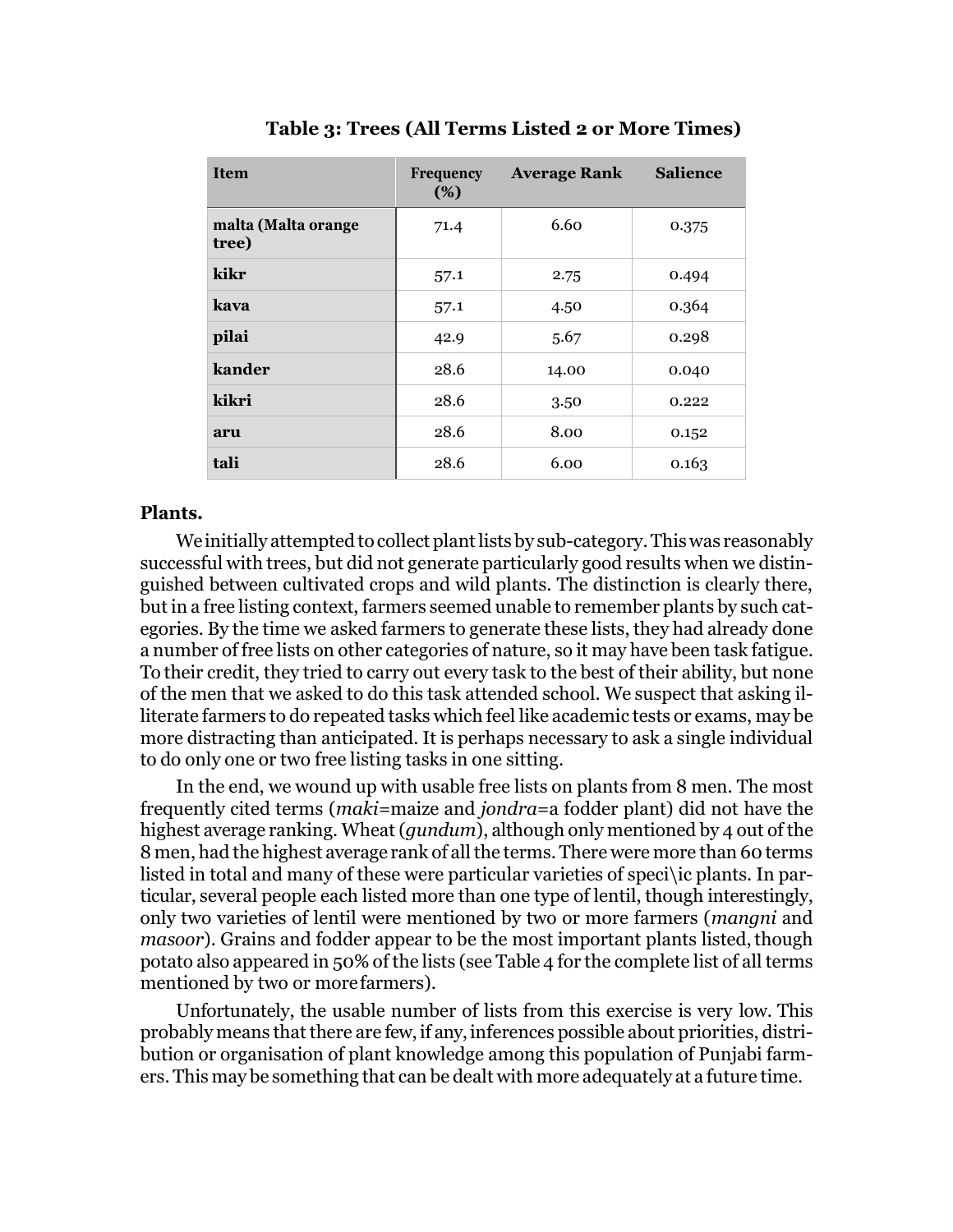| <b>Item</b>              | <b>Frequency</b><br>(%) | <b>Average Rank</b> | <b>Salience</b> |  |
|--------------------------|-------------------------|---------------------|-----------------|--|
| maki (maize)             | 62.5                    | 2.80                | 0.521           |  |
| jondra (fodder<br>plant) | 62.5                    | 4.20                | 0.422           |  |
| gundum (wheat)           | 50.0                    | 1.00                | 0.500           |  |
| bajra (millet)           | 50.0                    | 5.50                | 0.328           |  |
| aloo (potato)            | 50.0                    | 7.75                | 0.224           |  |
| jawar (sorghum)          | 50.0                    | 5.00                | 0.348           |  |
| sarey                    | 37.5                    | 5.00                | 0.279           |  |
| jaon                     | 37.5                    | 4.00                | 0.301           |  |
| mangni (lentil)          | 37.5                    | 10.00               | 0.129           |  |
| matr (peas)              | 37.5                    | 7.67                | 0.125           |  |
| bangen (aubergine)       | 25.0                    | 13.00               | 0.074           |  |
| kanok                    | 25.0                    | 2.00                | 0.235           |  |
| jamiyan                  | 25.0                    | 8.50                | 0.133           |  |
| masoor (lentil)          | 25.0                    | 12.00               | 0.082           |  |

**Table 4: Plants (All Terms Listed 2 or More Times)**

# **Weather.**

Perhaps the most surprising category of all was weather terms. After collecting 11 free lists on weather, we realized that respondents not only found this task confusing, but they genuinely seemed not to be able to list weather terms without prompts. There are, to be sure, considerably more terms for weather than those we collected, and both Lyon and Mughal have heard local farmers use these terms, but respondents appear to have found it dif \icult to recall the terms in the abstract. Since the total number of listed terms was 7 (once synonyms were collapsed), we have listed all terms even if mentioned by only a single respondent (see Table 5).

All respondents listed two categories of weather: *sardi* (cold) and *garmi* (hot). In some ways, this re\lects the range of experienced weather in the region. Winters are very mild and temperatures rarely drop below 5°C. Summers are very hot and can reach the high 40s and even into the low 50s on occasion (°C). Rains are reportedly less predictable than in previous decades and do not occur in all months. The \ifth term on the list, *bahar* (spring)*,* is the name of the season in which the freelisting exercise was conducted. The term *acha* (good) is almost a synonym for *garmi* (hot). When asked what constituted *acha* weather, farmers replied *garmi*, however, this must be understood as a contextualised answer. We are not con\ident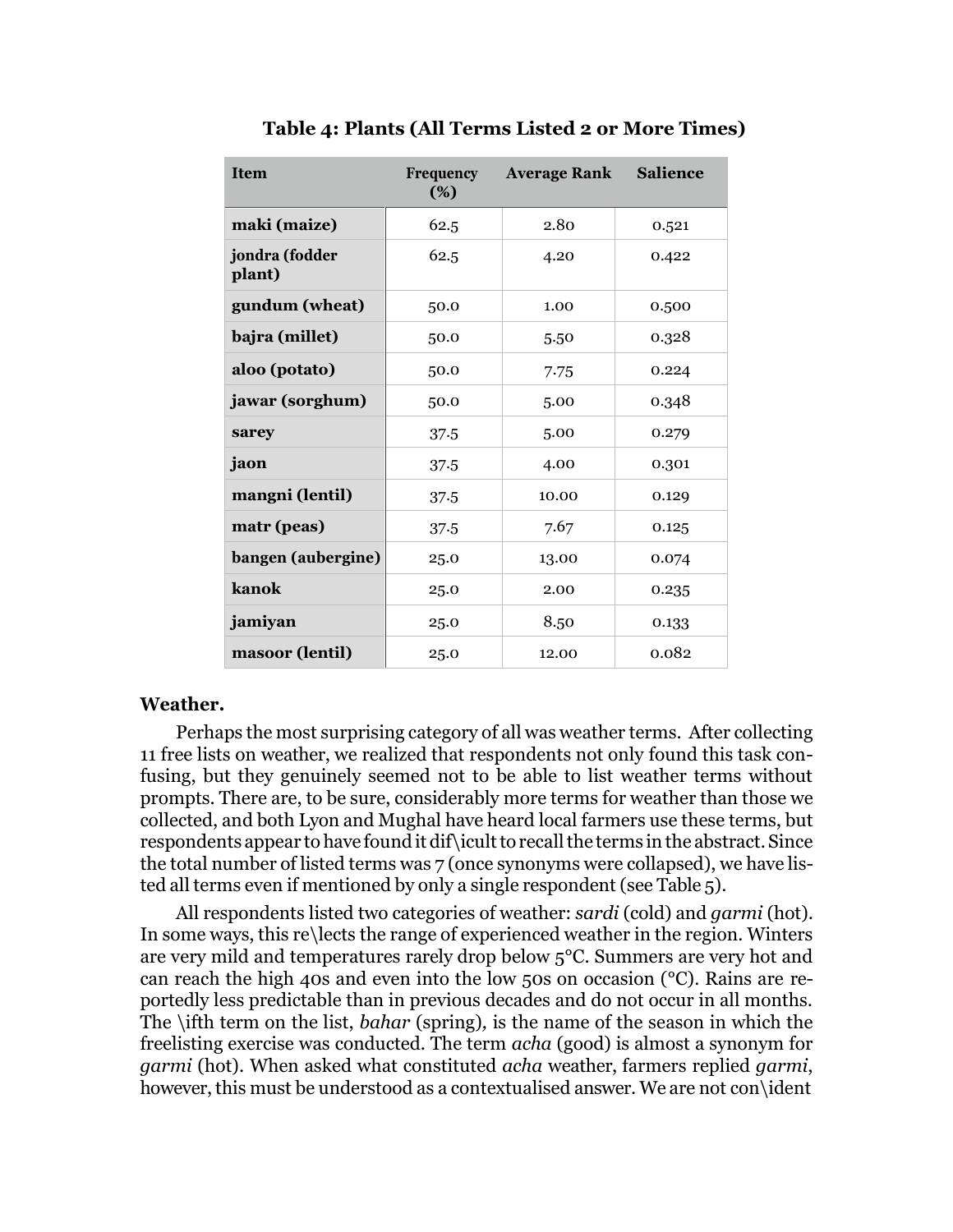thattheywouldreplythat*achamosam*(goodweather) equals*garmimosam*inJune or July when the heat is at its peak.

| <b>Item</b>    |       | Frequency (%) Average Rank Salience |       |
|----------------|-------|-------------------------------------|-------|
| garmi (hot)    | 100.0 | 1.36                                | 0.883 |
| sardi (cold)   | 100.0 | 1.91                                | 0.706 |
| barish (rain)  | 54.5  | 3.67                                | 0.185 |
| saf (clean)    | 18.2  | 3.50                                | 0.076 |
| bahar (spring) | 18.2  | 5.00                                | 0.052 |
| acha (good)    | 18.2  | 3.00                                | 0.083 |
| sourij (sunny) | 0.1   | 3.00                                | 0.061 |

**Table 5: Weather (All Terms Listed)**

# **Animals in a Row Task.**

Lyon carried out this task in a follow up visit to the village in 2015. He did it with 10 male farmers who grew up and lived in the region, though some of them had spent some time out of the village working in wage labor in nearby cities for limited periods of time.It was not possible to do this with any women. There appears to be a slight preference for using the relative Frame of Reference (FoR) (54%), though it may be that this would change when the test is conducted outside.In the three individuals who did this task outside, there was a clear preference for an absolute FoR (14/15 trials). The majority of participants were illiterate and had received no formal schooling at all (8/10). When the two literate participants were removed, there was only a slight decrease in the preference for relative FoR (52.5%) (see Table 6 for details of theresults).

The starting direction of the animals and the order of the animals was changed for each trial. One participant objected to this and re-ordered the animals by size for each trial, though he seemed unconcerned with the direction each animal faced. The toyanimalswere abull(*dand*), a ewe (*bheyr*) andahorse (*gora*).Eachofthe animals was immediately identi\iedasnotbeing localbreeds.The farmerswere familiarwith the 'Australian' bull, but found the English ewe decidedly 'foreign'. The horse, although stockier and rounder than local horses, did not attract much comment from theparticipants.The animalswereparticularly lifelike andincludedobvious genitals so the farmers used speci\ic sex terms to refer to each of the toy animals.

# **Conclusion.**

The results presented here remain preliminary and subject to change following further analysis of the interview data and future data production. The richest source of data thus far has arguably been the interview data, in which it is possible to begin to develop a coherent cultural causal explanation of identi\ied problems of climate change. Although the local causal model is at odds with global scienti\ic explanations, it nevertheless places the blame squarely with human beings. Like the domin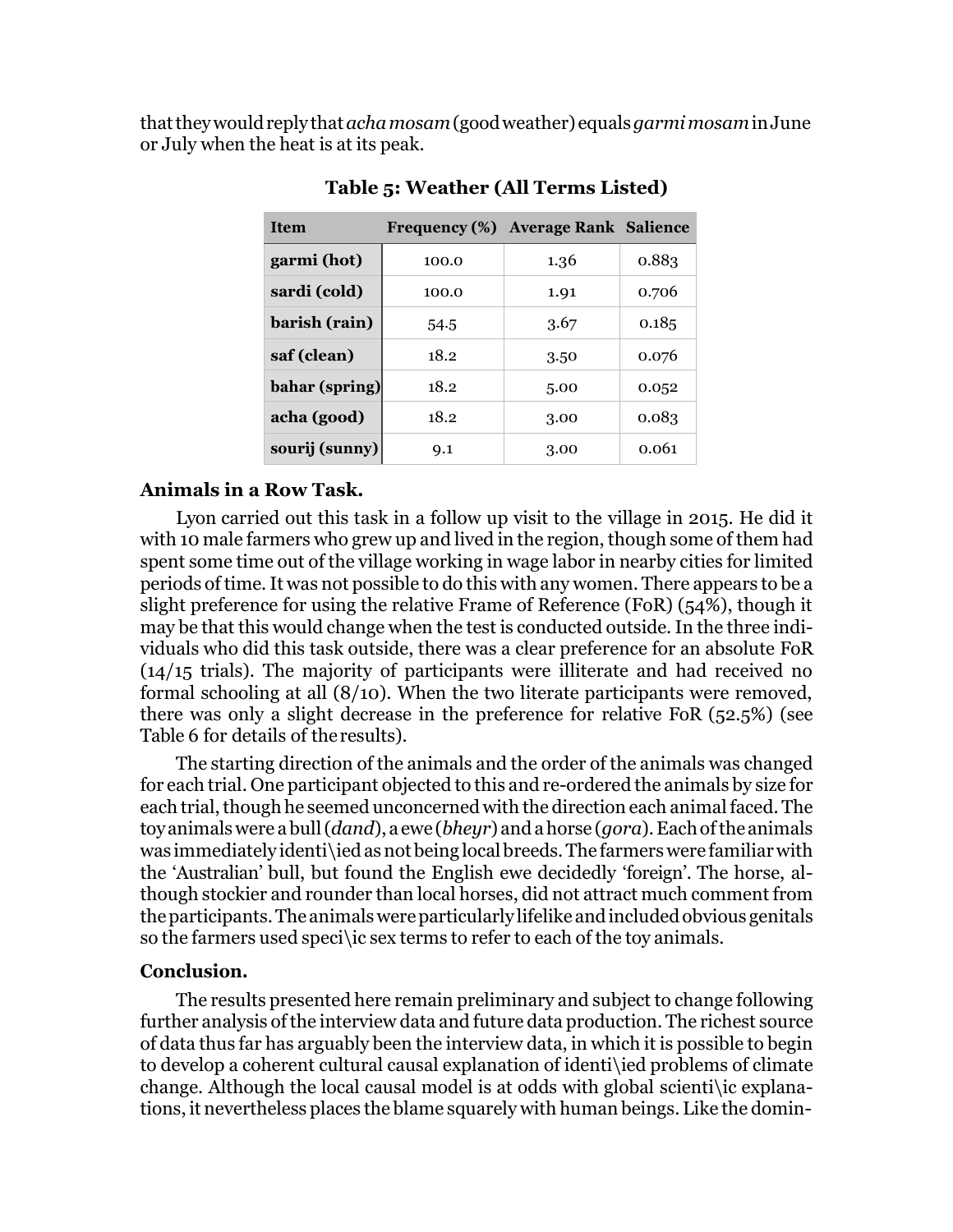ant scienti\ic model in the West, it attempts to incorporate technical and moral explanations.

|                         |                | Relativ Absolute         | Mixed-       | <b>Total</b> |      |             |                  |                |
|-------------------------|----------------|--------------------------|--------------|--------------|------|-------------|------------------|----------------|
| <b>Res</b>              | FoR            | FoR                      | Facings      | Trials       | Age  | <b>Sex</b>  | Literat          | Educ           |
| $\mathbf{1}$            | 5              | $\mathbf 0$              | $\mathbf 0$  | 5            | 24   | $\mathbf M$ | Yes              | Class 8        |
| $\mathbf{2}$            | 5              | $\mathbf 0$              | $\mathbf{O}$ | 5            | 34   | $\mathbf M$ | No               | $\mathbf{0}$   |
| 3                       | $\overline{4}$ | $\mathbf{1}$             | $\mathbf 0$  | 5            | 25   | $\mathbf M$ | No               | $\mathbf 0$    |
| $\overline{4}$          | $\overline{2}$ | 3                        | $\mathbf 0$  | 5            | 49   | $\mathbf M$ | No               | $\mathbf{0}$   |
| $\overline{\mathbf{5}}$ | $\overline{4}$ | $\mathbf{1}$             | $\mathbf 0$  | 5            | 40   | $\mathbf M$ | N <sub>o</sub>   | $\mathbf 0$    |
| 6                       | $\overline{4}$ | $\mathbf{1}$             | $\mathbf 0$  | 5            | 50   | $\mathbf M$ | No               | $\mathbf 0$    |
| 7                       | $\overline{2}$ | 3                        | $\mathbf{O}$ | 5            | 35   | $\mathbf M$ | No               | $\mathbf{0}$   |
| 8                       | $\mathbf{1}$   | $\overline{\mathcal{A}}$ | $\mathbf 0$  | 5            | 57   | $\mathbf M$ | Yes              | Class 10       |
| 9                       | $\mathbf 0$    | 5                        | $\mathbf 0$  | 5            | 30   | $\mathbf M$ | No               | $\mathbf 0$    |
| 10                      | $\mathbf 0$    | 5                        | $\mathbf 0$  | 5            | 30   | $\mathbf M$ | No               | $\mathbf{0}$   |
|                         |                |                          |              |              |      |             |                  |                |
|                         | 27             | 23                       | $\mathbf 0$  | 50           | 37.4 | 10 men      | 2 yes            | 8 no schooling |
|                         | 54.0%          | 46.0%                    | 0.0%         |              |      | o women     | $8\,\mathrm{no}$ | 1 to 8 years   |
|                         |                |                          |              | Mean         | 34.5 |             |                  | 1 to 10 years  |
|                         |                |                          |              | Median       | 35   |             |                  |                |

**Table 6: Animals-in-a-Row Task (N=10 Individuals x 5 Trials)**

In the Western model, excessive carbon production and emission has led to changes in the composition of the Earth's atmosphere which disrupt patterns of heat \low. Excessive carbon emissions are a consequence of lavish energy consumption which many of the world's governments are attempting to frame as morally questionable. For local Punjab farmers in this part of northern Punjab, the mechanism for disrupting rains, in particular, is rooted in the omnipotent Allah who has the power, and authority, to deprive humans of rain or \lood them with excessive rain at will. He does this because he is angry about the behavior of humans. The dominant reason given for Allah's anger is immorality in the cities which is being adopted by rural people. Some farmers blame Indian and Western cultures for spreading immoral, un-Islamic ideas and behaviors to the rural areas and triggering Allah's anger.The typical response to this anger is to say that people should pray more, both in the mosque as well as in local and regional shrines. The latter locations for praying are themselves cited as part of the cause of Allah's anger by farmers more heavily in\luencedbyWahabiorSala\iin\luencedschoolsofIslam,includingtheDeobandschool which is the majority among Pukhtun groups.This remains a minority in rural areas and is correlated with higher education levels. The less formal education a person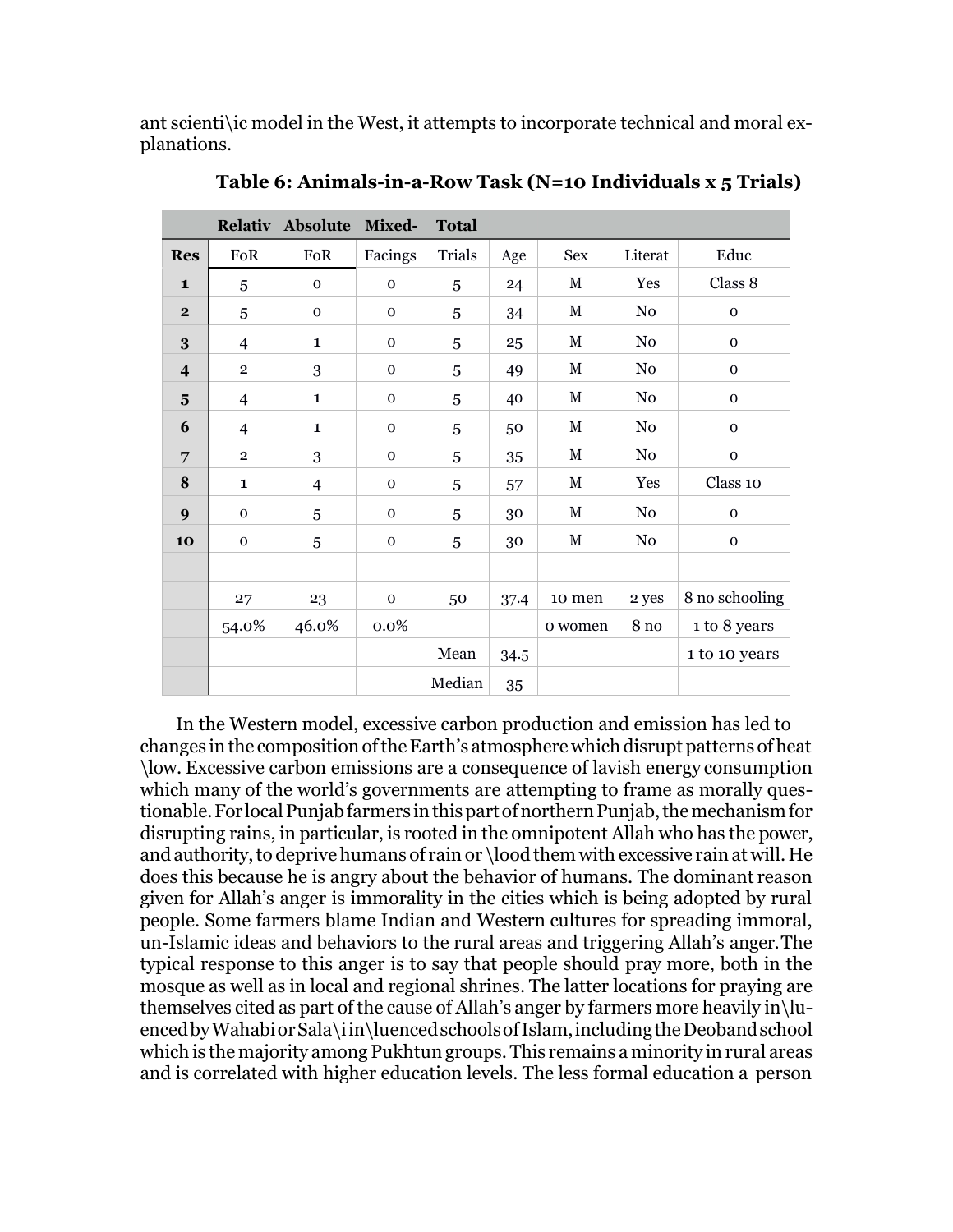has, the more likely he or she will be a follower of Barelvi Sunni Islam, a South Asian variety of Su\iIslam.

Free listing tasks produced mixed results. The free lists on soil types, animals and trees were reasonably extensive and informative. The one for plants is probably insuf\icientfor inclusionincomparative analyseswithinthisproject.The free listing on weather, although clearly an inadequate re\lection of the range of weather terms that Lyon and Mughal have heard in the village, is telling. The relatively short lists and the unanimous inclusion of the terms *garmi* and *sardi* (hot and cold), suggest that weather may be something that is not emphasised or prioritised by farmers because it may be perceived as too far beyond their control. The more elaborated vocabularies elicited on other topics all refer to domains in which individual farmers can make reasoned choices, but weather must be endured regardless of the impact on one's crops or comfort. This, like other matters, requires further study to generate and test plausible hypotheses for the drivers of such apparently restricted vocabularies.

The animals in a row task does not provide a clear FoR preference, beyond the possibility that performing the exercise outdoors may yield greater evidence of absolute FoR. Aside from this \inding, there is insuf\icient data to infer any impact of literacy, age or caste on preferred FoR. The relative balance of absolute and relative FoR may suggest that members of this village, which 15 years ago was fairly detached from urban areas, have begun to adapt to greater mobility provided by an increase in the number of motor vehicles (motor cycles, cars, mini vans). In the late 1990s, there were villagers who rarely left the village, including some large landowners. At that time, a minority of the village children were pursuing education and the majority of those who did were only able to attend the state school in the village[4](#page-17-3). Today, almost every peasant farmer works at least part of the time for a wage, and they use this wage to pay for their children's education. Large landowning families educate their children entirely outside of the village which means that motor vehicles are far more regularly travelling back and forth between the village and urban centres as far as one hour away. All of this may well have effected the dominant FoR of even illiterate peasant farmers as they begin to experience greater mobility in a recently expanded sense of what constitutes their *ilaqa* or region.

There is much analysis yet to be done before it is possible to determine what model of nature might defensibly be proposed as dominant, but at present, there is some evidence to suggest that the most widespread model of the natural world involves a powerful supernatural domain, which includes Allah, as a sole God, plus, various non-human spirits or *jinn*, who can be both benign and malicious, and a bewildering array of spiritually powerful saints, or *pir-fakir*, to whom individuals can pray and seek some form of intervention. These *pir-fakir* do not themselves perform miracles, typically, but they are beloved by Allah and are somehow in a position to sway His actions in some people's favor. For Barlevi Sunni Muslims, this in\luence continues even after death, which means that the gravesite of powerful *pir-fakir*  themselves become sites of religious worship and devotion. While this is arguably contrary to a literal interpretation of doctrinaire Islam, it is nevertheless remarkably widespread across the Muslim world and constitutes majority practice in South Asia.